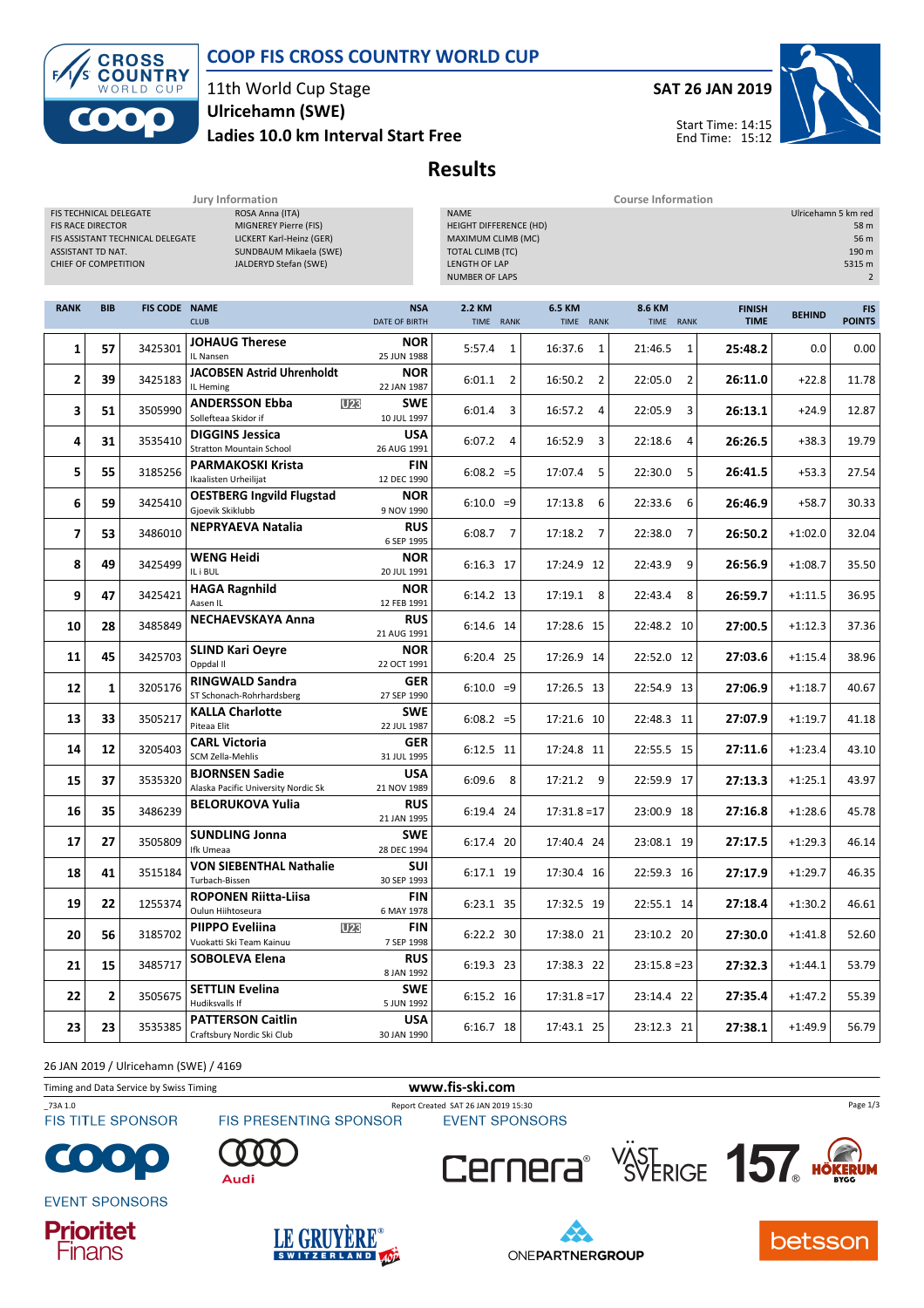## COOP FIS CROSS COUNTRY WORLD CUP



11th World Cup Stage Ladies 10.0 km Interval Start Free Ulricehamn (SWE)

SAT 26 JAN 2019



Start Time: 14:15 End Time: 15:12

## Results

| <b>RANK</b> | <b>BIB</b> | <b>FIS CODE NAME</b> | <b>CLUB</b>                                                    | <b>NSA</b><br><b>DATE OF BIRTH</b> | 2.2 KM<br>TIME RANK | <b>6.5 KM</b><br>TIME RANK | 8.6 KM<br>TIME RANK | <b>FINISH</b><br><b>TIME</b> | <b>BEHIND</b> | <b>FIS</b><br><b>POINTS</b> |
|-------------|------------|----------------------|----------------------------------------------------------------|------------------------------------|---------------------|----------------------------|---------------------|------------------------------|---------------|-----------------------------|
| 24          | 42         | 3155249              | <b>NOVAKOVA Petra</b><br>Lk Slovan Karlovy Vary / CS MV        | <b>CZE</b><br>17 AUG 1993          | 6:17.8 21           | 17:38.4 23                 | $23:15.8 = 23$      | 27:39.3                      | $+1:51.1$     | 57.41                       |
| 25          | 11         | 3505449              | <b>SOEMSKAR Linn</b><br><b>IFK Umeaa SK</b>                    | <b>SWE</b><br>3 JUN 1989           | 6:22.9 34           | 17:56.1 33                 | 23:29.4 29          | 27:43.9                      | $+1:55.7$     | 59.79                       |
| 26          | 18         | 3425669              | <b>KALVAA Anne Kjersti</b><br>Lundamo II                       | <b>NOR</b><br>5 JUN 1992           | 6:14.9 15           | 17:33.8 20                 | 23:19.4 25          | 27:45.1                      | $+1:56.9$     | 60.41                       |
| 27          | 21         | 3195040              | <b>FAIVRE PICON Anouk</b><br>Armees-Emhm - Pontarlier          | <b>FRA</b><br>18 FEB 1986          | 6:21.1 28           | 17:53.1 30                 | 23:25.5 28          | 27:50.3                      | $+2:02.1$     | 63.09                       |
| 28          | 7          | 3535316              | <b>BRENNAN Rosie</b><br>Alaska Pacific Nordic Ski Center       | <b>USA</b><br>2 DEC 1988           | 6:22.5 32           | 17:53.5 32                 | 23:31.2 31          | 27:51.4                      | $+2:03.2$     | 63.66                       |
| 29          | 19         | 3185114              | <b>MONONEN Laura</b><br>Hameenlinnan Hiihtoseura               | FIN<br>5 OCT 1984                  | 6:21.7 29           | 17:45.1 27                 | 23:21.0 26          | 27:52.7                      | $+2:04.5$     | 64.33                       |
| 30          | 43         | 3486548              | <b>U23</b><br><b>ISTOMINA Mariya</b>                           | <b>RUS</b><br>20 MAR 1997          | 6:13.6 12           | 17:44.4 26                 | 23:22.4 27          | 27:53.0                      | $+2:04.8$     | 64.49                       |
| 31          | 14         | 3426200              | <b>WENG Lotta Udnes</b><br><b>U23</b><br>Nes Ski               | <b>NOR</b><br>29 SEP 1996          | $6:28.9=39$         | 17:58.0 34                 | 23:29.9 30          | 27:55.0                      | $+2:06.8$     | 65.52                       |
| 32          | 20         | 3205407              | <b>FINK Pia</b><br>SV Bremelau                                 | <b>GER</b><br>10 JUL 1995          | 6:35.7 52           | 18:03.5 39                 | 23:34.7 32          | 27:55.7                      | $+2:07.5$     | 65.88                       |
| 33          | 52         | 3505405              | <b>FALK Hanna</b><br>Ulricehamns IF                            | <b>SWE</b><br>5 JUL 1989           | 6:22.8 33           | 17:52.6 29                 | 23:37.4 33          | 27:57.9                      | $+2:09.7$     | 67.02                       |
| 34          | 26         | 3485862              | ZHAMBALOVA Alisa                                               | <b>RUS</b><br>13 SEP 1994          | 6:33.8 50           | 18:10.9 42                 | 23:42.6 39          | 27:58.7                      | $+2:10.5$     | 67.43                       |
| 35          | 48         | 3155314              | <b>RAZYMOVA Katerina</b><br>SPORT CLUB PLZEN                   | <b>CZE</b><br>10 SEP 1991          | 6:25.7 37           | 17:52.2 28                 | 23:38.4 35          | 27:59.2                      | $+2:11.0$     | 67.69                       |
| 36          | 29         | 3185168              | <b>NISKANEN Kerttu</b><br>Vieremaen Koitto                     | FIN<br>13 JUN 1988                 | 6:29.5 42           | 17:59.7 35                 | 23:40.8 36          | 28:02.9                      | $+2:14.7$     | 69.60                       |
| 37          | 4          | 3205422              | <b>BELGER Julia</b><br>WSC Ergebirge Oberwiesenthal            | <b>GER</b><br>26 FEB 1994          | 6:29.2 41           | 18:03.2 38                 | 23:42.4 38          | 28:06.0                      | $+2:17.8$     | 71.21                       |
| 38          | 25         | 3485490              | <b>TSAREVA Olga</b>                                            | <b>RUS</b><br>25 JAN 1990          | 6:20.5 26           | 17:53.2 31                 | 23:37.6 34          | 28:06.2                      | $+2:18.0$     | 71.31                       |
| 39          | 6          | 3505828              | <b>DYVIK Anna</b><br>IFK Mora SK                               | <b>SWE</b><br>31 DEC 1994          | 6:33.2 49           | 18:07.7 41                 | 23:51.7 41          | 28:06.5                      | $+2:18.3$     | 71.46                       |
| 40          | 16         | 3295241              | <b>GANZ Caterina</b><br><b>GS FIAMMEGIALLE</b>                 | <b>ITA</b><br>13 NOV 1995          | 6:25.3 36           | 18:07.3 40                 | 23:52.1 42          | 28:11.4                      | $+2:23.2$     | 74.00                       |
| 41          | 9          | 3505858              | <b>MOLANDER KRISTIANSEN Moa</b><br>Falun-Borlaenge SK          | <b>SWE</b><br>17 JAN 1995          | 6:18.3 22           | 18:00.9 36                 | 23:47.8 40          | 28:13.8                      | $+2:25.6$     | 75.24                       |
| 42          | 13         | 3535448              | <b>FRANKOWSKI Rosie</b><br>Alaska Pacific University Nordic Sk | <b>USA</b><br>30 JUL 1991          | 6:20.6 27           | 18:01.3 37                 | 23:42.0 37          | 28:16.2                      | $+2:28.0$     | 76.48                       |
| 43          | 46         | 3155270              | <b>HYNCICOVA Petra</b><br>Dukla Liberec                        | <b>CZE</b><br>1 MAY 1994           | 6:32.0 47           | 18:11.5 43                 | 24:01.3 43          | 28:25.7                      | $+2:37.5$     | 81.38                       |
| 44          | 34         | 3505998              | <b>U23</b><br><b>OLSSON Moa</b><br>Falun-Borlaenge SK          | <b>SWE</b><br>6 JUL 1997           | 6:36.9 54           | $18:19.7 = 46$             | 24:06.3 46          | 28:30.4                      | $+2:42.2$     | 83.81                       |
| 45          | 17         | 3675035              | <b>SHEVCHENKO Anna</b>                                         | <b>KAZ</b><br>4 AUG 1993           | 6:32.4 48           | 18:18.6 45                 | 24:05.9 45          | 28:35.9                      | $+2:47.7$     | 86.66                       |
| 46          | 8          | 3505874              | VINSA Lisa<br>Piteaa Elit SK                                   | SWE<br>12 JUN 1995                 | 6:22.4 31           | 18:15.4 44                 | 24:02.4 44          | 28:37.4                      | +2:49.2       | 87.43                       |
| 47          | 5          | 3185343              | SAAPUNKI Susanna<br>Vuokatti Ski Team Kainuu                   | <b>FIN</b><br>14 OCT 1992          | 6:30.0 43           | 18:24.8 49                 | 24:16.7 47          | 28:43.8                      | $+2:55.6$     | 90.74                       |
| 48          | 58         | 3505434              | WIKEN Emma<br>Aasarna IK                                       | <b>SWE</b><br>1 MAY 1989           | 6:31.9 46           | 18:25.6 50                 | 24:21.9 50          | 28:46.2                      | +2:58.0       | 91.98                       |
| 49          | 24         | 3505591              | <b>NORDSTROEM Maria</b><br>Boraas SK                           | SWE<br>10 MAY 1991                 | 6:31.4 45           | 18:27.7 51                 | 24:26.2 51          | 28:47.8                      | $+2:59.6$     | 92.80                       |

26 JAN 2019 / Ulricehamn (SWE) / 4169

Timing and Data Service by Swiss Timing WWW.fis-ski.com

**FIS TITLE SPONSOR** 

\_73A 1.0 Report Created SAT 26 JAN 2019 15:30



**EVENT SPONSORS** 















Page 2/3